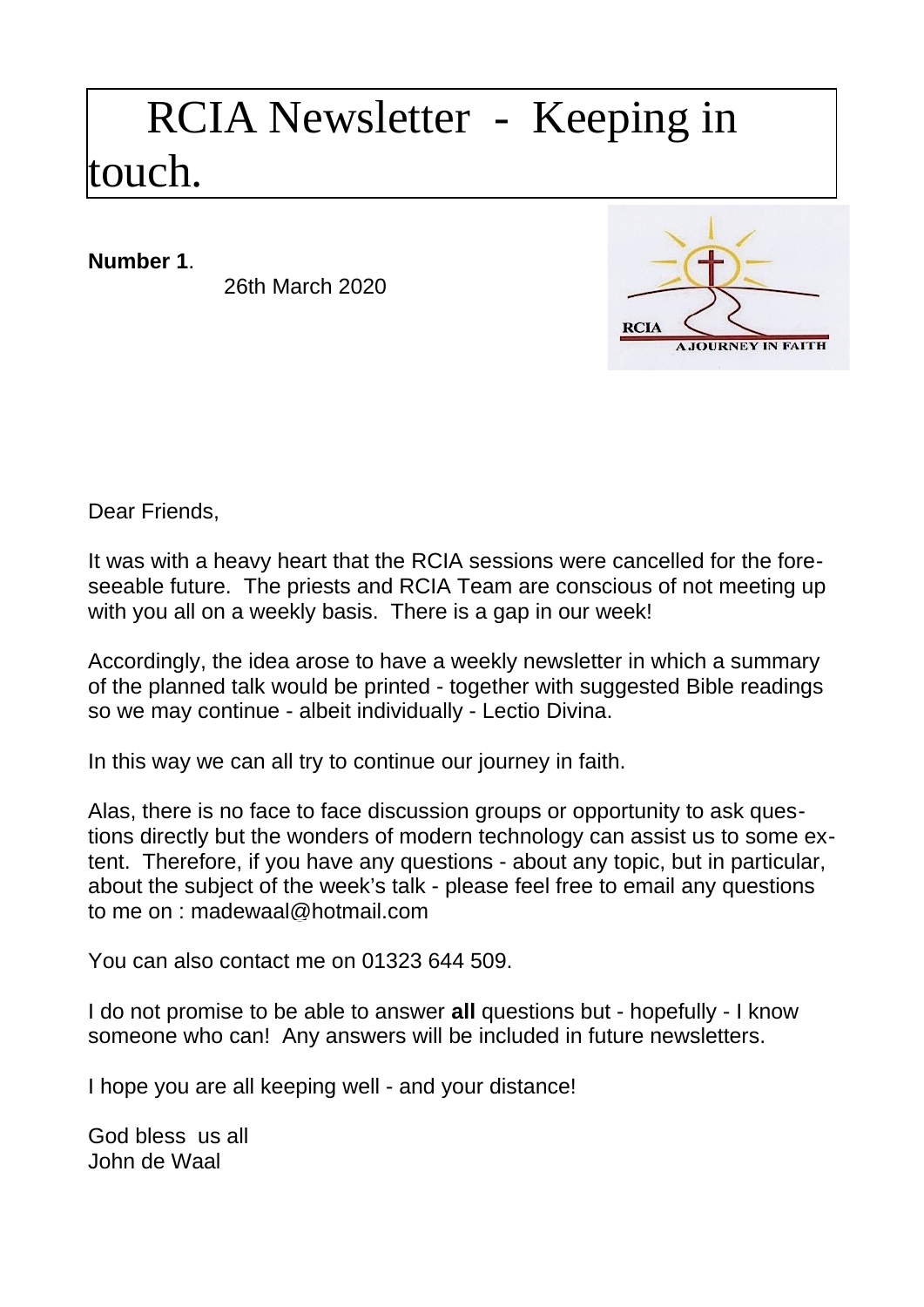## **Confession and Reconciliation - God's Loving Mercy.**

"Confession is not isolated from mutual reconciliation and other acts of forgiveness in the Church - it is the climax of all such acts. If we ask why this sign was instituted, the answer is that the Sacraments give form and expression to all great realities of our life : birth, maturity, union of man and woman, vocation, repast and illness. Sin is another of these great realities and here too, the Lord has given a sign of His Presence. He is ready to meet us there with His redemptive powers." (A New Catechism).

For the Christian, life is a pilgrimage, a spiritual journey from earth to heaven, and the seven Sacraments - Baptism, Communion, Confirmation, Confession, Marriage, Anointing of the Sick and Holy Orders - sustain us as we make our way along this pilgrimage - enabling the 'great realities' - feeding us with the necessary energy, strength and purpose to keep close to the Way of Christ, and enabling us to continue in that Way no matter what we encounter.

Confession is the Sacrament that helps us confront the 'great reality' that we are not perfect and fall short of what God expects from us - those times we allow ourselves to be so easily moved away from what God wants from us and expects from us - reality for us all is that sin is attractive and calls us away from the Divine. Confession is when we face up to this reality and are prepared to admit that we need God in our lives, and also admit that on our own we cannot make this happen. Without God we are impotent to put things right.

In and through the Sacrament of Confession we seek the loving mercy which will bring us back into a full and complete loving relationship with the Father. We kneel in darkness before the priest, open our hearts, and afterwards stand in the full light of Christ.

This is not that easy. It is a difficult thing to do - because Confession means being brutally honest with ourselves. It can also be embarrassing but 'we deceive ourselves and the truth is not in us' if we avoid this honesty.

The priest is not of himself so important - he is merely the go-between. It is the content of our Confession to God which is important - although for growth it is good to have a sympathetic relationship between penitent and confessor (priest) - who is also a sinner and understands our condition.

Confession requires us to be open to God, to our fellow human beings and to ourselves. Only through such openness and honesty to the 'great reality' that sin and sinfulness are part of our world can we grow as Christians.

John Kimberely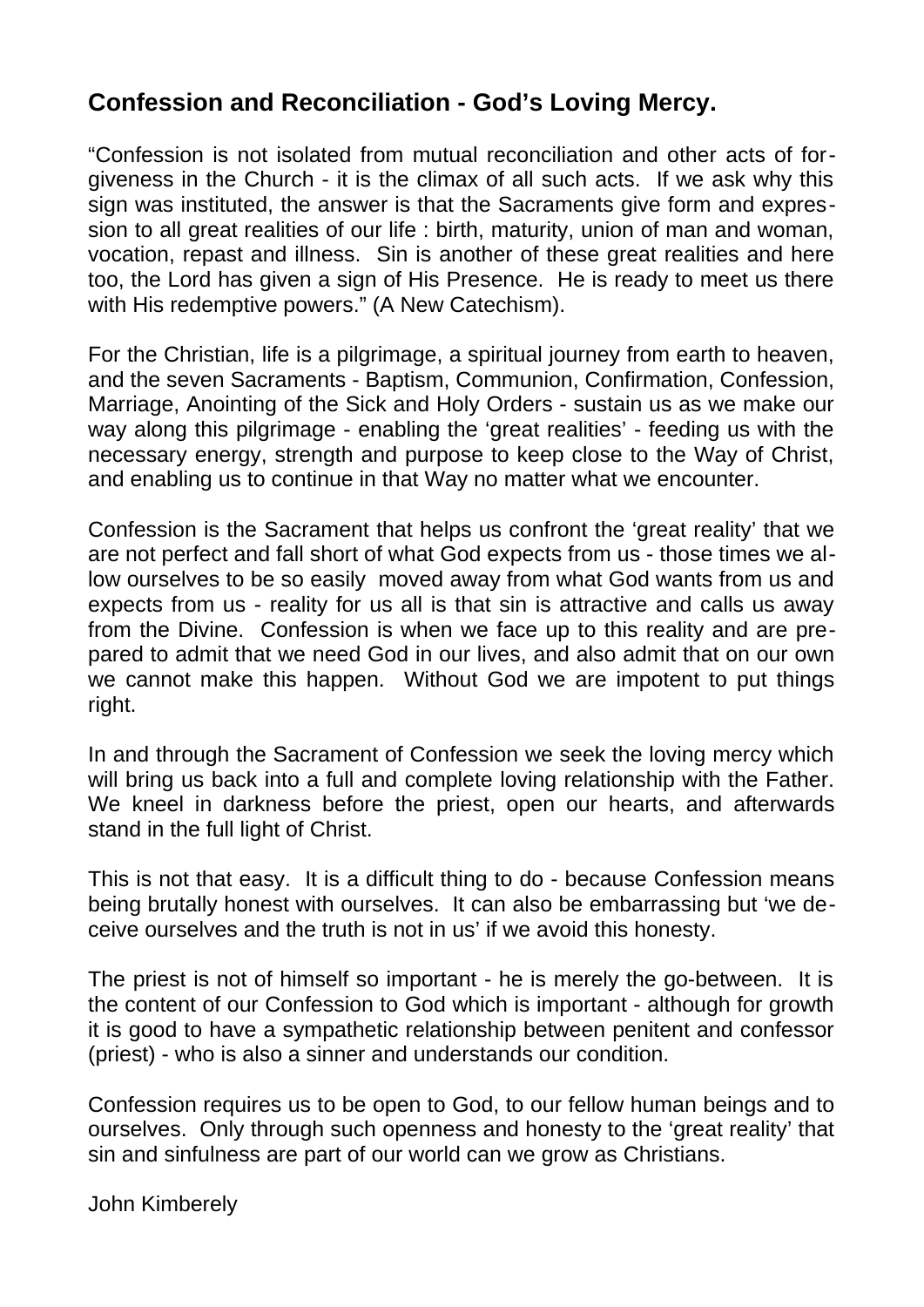## **Suggested Bible Readings to understand Confession.**

| <b>Institution of Confession</b> | St John's Gospel, ch. 20 vv19 - 23.                                                                                                                                                                                                                           |
|----------------------------------|---------------------------------------------------------------------------------------------------------------------------------------------------------------------------------------------------------------------------------------------------------------|
| <b>Examination of conscience</b> | Leviticus, ch.19 vv 1 - 2 and 11 - 18.                                                                                                                                                                                                                        |
|                                  | St Matthew's Gospel, ch. 25 vv 31 - 46.                                                                                                                                                                                                                       |
|                                  | St Luke's Gospel, ch. 15 vv 11 - 32.                                                                                                                                                                                                                          |
|                                  | St John's Gospel, ch. 14 vv 15 - 17.                                                                                                                                                                                                                          |
| <b>Prayer</b>                    | Grant we beseech Thee, Father most high,<br>that we, who behold the glory of Thy love in<br>the face of Jesus Christ, may consent<br>nevermore to sin against others, ourselves or<br>Thee; this we ask through the same Jesus, Our<br>Lord and Saviour, Amen |

O merciful Lord, Jesus, forget not me as I have forgotten Thee.

(Christina Rossetti).

## **Chopsticks - a parable for our time?**

In Korea, there is a legend about a native warrior who died and went to heaven. "Before I enter," he said to the gatekeeper, "I would like you to take me on a tour of hell." The gatekeeper found a guide to take the warrior to hell. When they got there, the warrior was astonished to see a great table piled high with every tasty food he could imagine - anything one could possibly want to eat or drink. The warrior then looked at the people. They were all starving. "How could this be?" he asked the guide. "Are they not allowed to eat?" "Oh yes, they can eat," said the guide "but they must use the chopsticks they are given. They are five feet long and they must hold them at the end. Just look at them. They miss their mouths every time!" "Enough," said the warrior, "This is hell, indeed! Please take me back to heaven."

In heaven, to his surprise, he saw a similar room, with a similar table loaded with all the same food. But, the people were in radiant health, happy and wellnourished. The warrior turned to the guide and said, "I see - no chopsticks